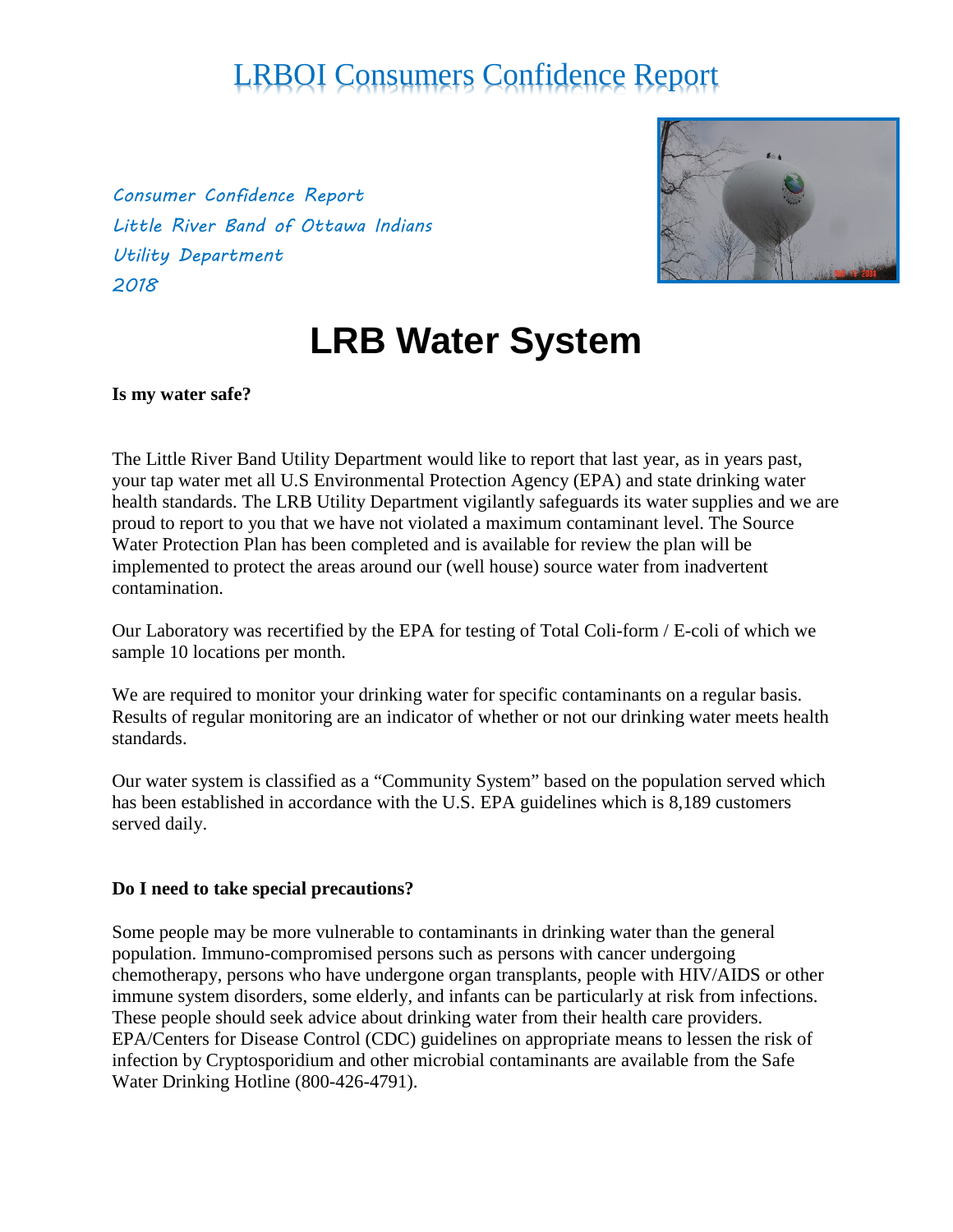### **Where does my water come from?**

The Water Distribution is supplied by two source wells located in Aki Madiziwiin with a 250,000 gallon spheroid storage tower, adjacent to the Justice Center, on M-22. These wells can supply over 700,000 gallons of water a day! An estimated average daily use is currently 83,000 gallons per day. The distribution system consists of PVC, HDPE and Ductile Iron piping in various sizes. The level of water in the storage tower, which supplies the needed water pressure to your household or business, is controlled by radio telemetry. The Water Storage Tower is monitored by our staff for needed level changes due to seasonal, fire related emergencies and/or maintenance concerns.

#### **Source water assessment and its availability**

A source water assessment was completed by the Inter-Tribal Council of Michigan Environmental Services Division, 3601 Mackinaw Trail, Sault Ste. Marie, MI in October of 2002. An updated source water protection plan has been completed by the I.T.C. and the LRB Natural Resources Department as previously mentioned and is available for review. The presence of contaminants does not necessarily indicate that water poses a health risk. More information about contaminants and potential health effects can be obtained by calling the Environmental Protection Agency's (EPA) Safe Drinking Water Hotline (800-426-4791).

The sources of drinking water (both tap water and bottled water) include rivers, lakes, streams, ponds, reservoirs, springs, and wells. As water travels over the surface of the land or through the ground, it dissolves naturally-occurring minerals and, in some cases, radioactive material, and can pick up substances resulting from the presence of animals or from human activity. Microbial contaminants, such as viruses and bacteria, that may come from sewage treatment plants, septic systems, agricultural livestock operations and wildlife. Inorganic contaminants, such as salts and metals, which can be naturally-occurring or result from urban storm water runoff, industrial, or domestic wastewater discharges, oil and gas production, mining, or farming. Pesticides and herbicides, which may come from a variety of sources such as agriculture, urban storm water runoff and residential uses. Organic Chemical Contaminants, including synthetic and volatile organic chemicals, which are by-products of industrial processes and petroleum production, and can also come from gas stations, urban storm water runoff and septic systems. Radioactive contaminants, which can be naturally-occurring or be the result of oil and gas production and mining activities. In order to ensure that tap water is safe to drink, EPA prescribes regulations that limit the amount of certain contaminants in water provided by public water systems. The Food and Drug Administration (FDA) regulations establish limits for contaminants in bottled water which must provide the same protection for the public health.

### **Source Water Protection Tips**

Protection of drinking water is everyone's responsibility. You can help protect your community's drinking water source in several ways: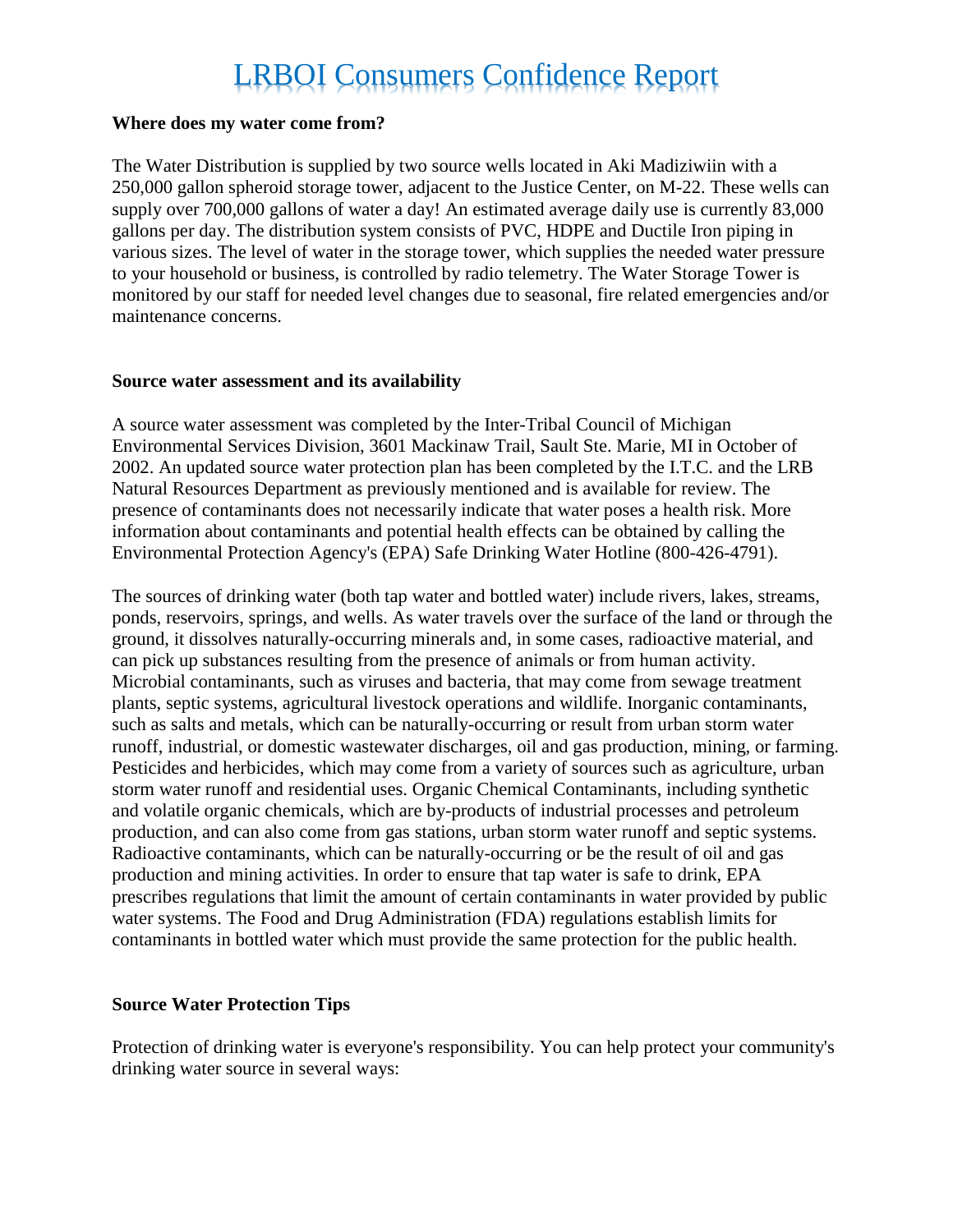- Eliminate excess use of lawn and garden fertilizers and pesticides they contain hazardous chemicals that can reach your drinking water source.
- Pick up after your pets.
- If you have your own septic system, properly maintain your system to reduce leaching to water sources or consider connecting to a public water system.
- Dispose of chemicals properly; take used motor oil to a recycling center.
- Volunteer in your community. Find a watershed or wellhead protection organization in your community and volunteer to help. If there are no active groups, consider starting one. Use EPA's Adopt Your Watershed to locate groups in your community, or visit the Watershed Information Network's How to Start a Watershed Team.
- Organize a storm drain stenciling project with your local government or water supplier. Stencil a message next to the street drain reminding people "Dump No Waste - Drains to River" or "Protect Your Water." Produce and distribute a flyer for households to remind residents that storm drains dump directly into your local water body.

### **Water Conservation Tips**

Did you know that the average U.S. household uses approximately 400 gallons of water per day or 100 gallons per person per day? Luckily, there are many low-cost and no-cost ways to conserve water. Small changes can make a big difference - try one today and soon it will become second nature.

- Take short showers a 5 minute shower uses 4 to 5 gallons of water compared to up to 50 gallons for a bath.
- Shut off water while brushing your teeth, washing your hair and shaving and save up to 500 gallons a month.
- Use a water-efficient showerhead. They're inexpensive, easy to install, and can save you up to 750 gallons a month.
- Run your clothes washer and dishwasher only when they are full. You can save up to 1,000 gallons a month.
- Water plants only when necessary.
- Fix leaky toilets and faucets. Faucet washers are inexpensive and take only a few minutes to replace. To check your toilet for a leak, place a few drops of food coloring in the tank and wait. If it seeps into the toilet bowl without flushing, you have a leak. Fixing it or replacing it with a new, more efficient model can save up to 1,000 gallons a month.
- Adjust sprinklers so only your lawn is watered. Apply water only as fast as the soil can absorb it and during the cooler parts of the day to reduce evaporation.
- Teach your kids about water conservation to ensure a future generation that uses water wisely. Make it a family effort to reduce next month's water bill!
- Visit [www.epa.gov/watersense](http://www.epa.gov/watersense) for more information.

### **Additional Information for Lead**

If present, elevated levels of lead can cause serious health problems, especially for pregnant women and young children. Lead in drinking water is primarily from materials and components associated with service lines and home plumbing. Little River Band PWS is responsible for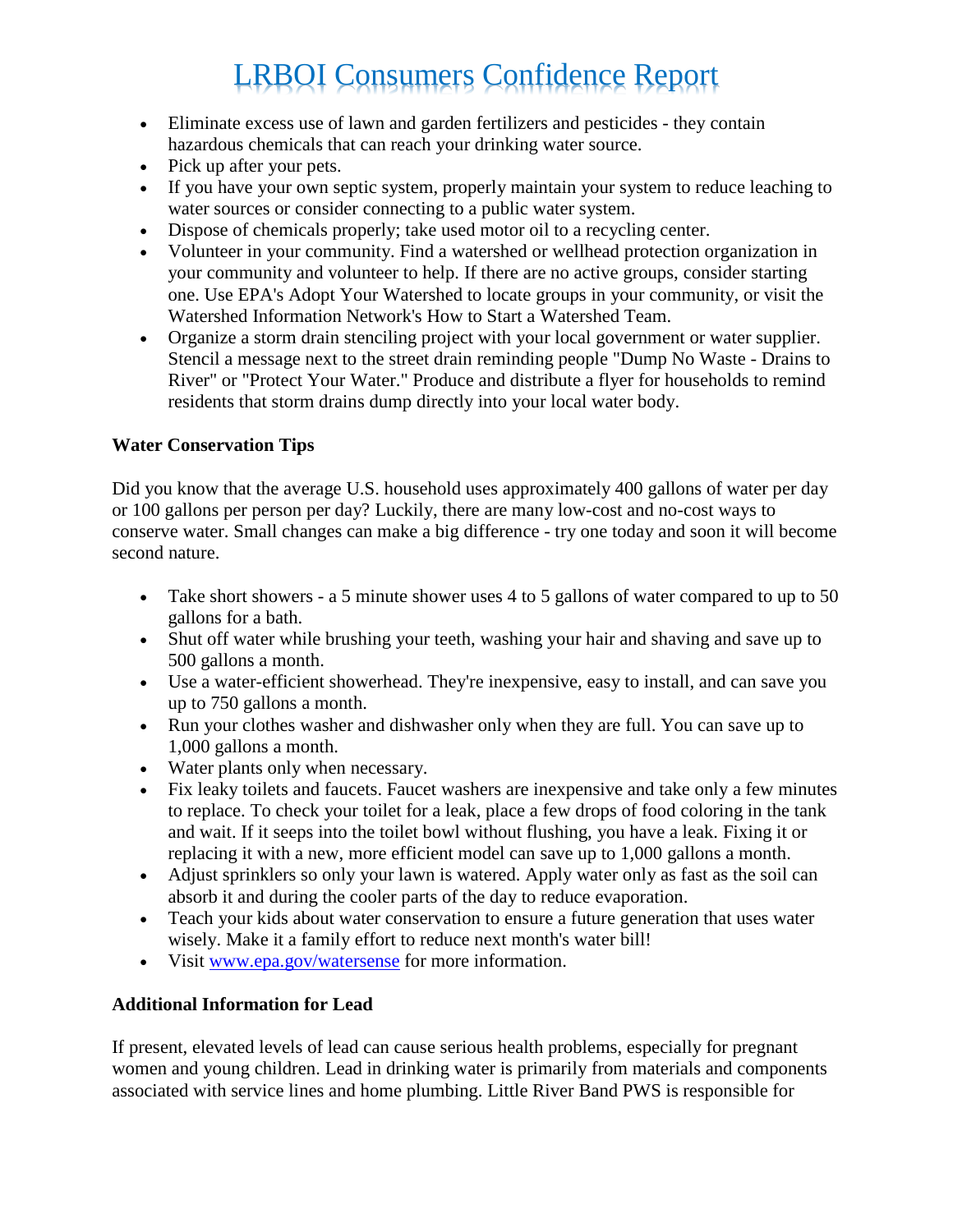providing high quality drinking water, but cannot control the variety of materials used in plumbing components. When your water has been sitting for several hours, you can minimize the potential for lead exposure by flushing your tap for 30 seconds to 2 minutes before using water for drinking or cooking. If you are concerned about lead in your water, you may wish to have your water tested. Information on lead in drinking water, testing methods, and steps you can take to minimize exposure is available from the Safe Drinking Water Hotline or at http://www.epa.gov/safewater/lead.

### **Water Quality Data Table**

In order to ensure that tap water is safe to drink, EPA prescribes regulations which limit the amount of contaminants in water provided by public water systems. The table below lists all of the drinking water contaminants that we detected during the calendar year of this report. Although many more contaminants were tested, only those substances listed below were found in your water. All sources of drinking water contain some naturally occurring contaminants. At low levels, these substances are generally not harmful in our drinking water. Removing all contaminants would be extremely expensive, and in most cases, would not provide increased protection of public health. A few naturally occurring minerals may actually improve the taste of drinking water and have nutritional value at low levels. Unless otherwise noted, the data presented in this table is from testing done in the calendar year of the report. The EPA or the State requires us to monitor for certain contaminants less than once per year because the concentrations of these contaminants do not vary significantly from year to year, or the system is not considered vulnerable to this type of contamination. As such, some of our data, though representative, may be more than one year old. In this table you will find terms and abbreviations that might not be familiar to you. To help you better understand these terms, we have provided the definitions below the table.

|                                                                                                                   |                          |                | <b>Detect</b> |           | Range     |               |                  |                                                                                                      |
|-------------------------------------------------------------------------------------------------------------------|--------------------------|----------------|---------------|-----------|-----------|---------------|------------------|------------------------------------------------------------------------------------------------------|
|                                                                                                                   | <b>MCLG</b><br><b>or</b> | MCL,<br>TT, or | In<br>Your    |           |           | <b>Sample</b> |                  |                                                                                                      |
| <b>Contaminants</b>                                                                                               | MRDLG MRDL               |                | Water         |           | Low High  | Date          | <b>Violation</b> | <b>Typical Source</b>                                                                                |
| <b>Disinfectants &amp; Disinfection By-Products</b>                                                               |                          |                |               |           |           |               |                  |                                                                                                      |
| (There is convincing evidence that addition of a disinfectant is necessary for control of microbial contaminants) |                          |                |               |           |           |               |                  |                                                                                                      |
| <b>TTHMs</b> [Total<br>Trihalomethanes]<br>(ppb)                                                                  | <b>NA</b>                | 80             | 4.2           | <b>NA</b> | <b>NA</b> | 2017          | N <sub>0</sub>   | By-product of drinking water<br>disinfection                                                         |
| <b>Inorganic Contaminants</b>                                                                                     |                          |                |               |           |           |               |                  |                                                                                                      |
| Nitrate [measured as<br>Nitrogen] (ppm)                                                                           | 10                       | 10             | 1.8           | .7        | 1.8       | 2017          | N <sub>0</sub>   | Runoff from fertilizer use;<br>Leaching from septic tanks,<br>sewage; Erosion of natural<br>deposits |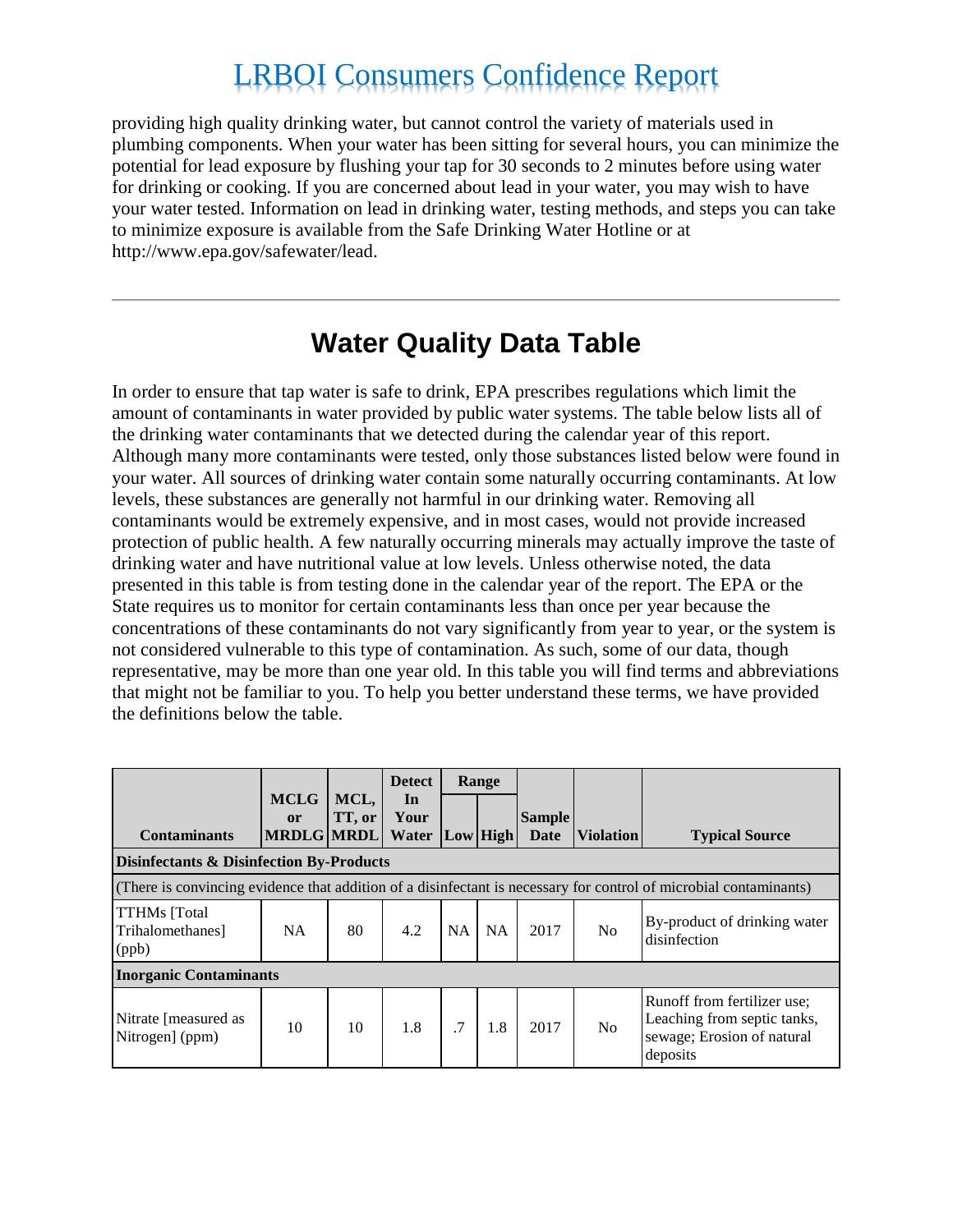| <b>Contaminants</b>                             | MCLG AL Water |     |      | Your Sample<br><b>Date</b> | # Samples<br><b>Exceeding</b><br>AL | <b>Exceeds</b><br>AL | <b>Typical Source</b>                                                      |
|-------------------------------------------------|---------------|-----|------|----------------------------|-------------------------------------|----------------------|----------------------------------------------------------------------------|
| <b>Inorganic Contaminants</b>                   |               |     |      |                            |                                     |                      |                                                                            |
| Copper - action level at<br>consumer taps (ppm) | 1.3           | 1.3 | 0.31 | 2016                       | $\theta$                            | N <sub>o</sub>       | Corrosion of household<br>plumbing systems; Erosion of<br>natural deposits |
| <b>Inorganic Contaminants</b>                   |               |     |      |                            |                                     |                      |                                                                            |
| Lead - action level at<br>consumer taps (ppb)   | $\theta$      | 15  |      | 2016                       | $\theta$                            | N <sub>o</sub>       | Corrosion of household<br>plumbing systems; Erosion of<br>natural deposits |

### **Undetected Contaminants**

The following contaminants were monitored for, but not detected, in your water.

|                               | MCLG MCL,<br><sub>or</sub> | <b>TT, or Your</b> |           |                                  |                                           |
|-------------------------------|----------------------------|--------------------|-----------|----------------------------------|-------------------------------------------|
| <b>Contaminants</b>           |                            |                    |           | MRDLG   MRDL   Water   Violation | <b>Typical Source</b>                     |
| Haloacetic Acids (HAA5) (ppb) | <b>NA</b>                  | 60                 | <b>ND</b> | N <sub>0</sub>                   | By-product of drinking water chlorination |

| <b>Unit Descriptions</b> |                                                          |  |  |  |  |
|--------------------------|----------------------------------------------------------|--|--|--|--|
| <b>Term</b>              | <b>Definition</b>                                        |  |  |  |  |
| ppm                      | ppm: parts per million, or milligrams per liter $(mg/L)$ |  |  |  |  |
| ppb                      | ppb: parts per billion, or micrograms per liter (µg/L)   |  |  |  |  |
| <b>NA</b>                | NA: not applicable                                       |  |  |  |  |
| ND                       | ND: Not detected                                         |  |  |  |  |
| <b>NR</b>                | NR: Monitoring not required, but recommended.            |  |  |  |  |

| <b>Important Drinking Water Definitions</b> |                                                                                                                                                                                                           |  |  |  |
|---------------------------------------------|-----------------------------------------------------------------------------------------------------------------------------------------------------------------------------------------------------------|--|--|--|
| <b>Term</b>                                 | <b>Definition</b>                                                                                                                                                                                         |  |  |  |
| <b>MCLG</b>                                 | MCLG: Maximum Contaminant Level Goal: The level of a contaminant in drinking water below<br>which there is no known or expected risk to health. MCLGs allow for a margin of safety.                       |  |  |  |
| <b>MCL</b>                                  | MCL: Maximum Contaminant Level: The highest level of a contaminant that is allowed in<br>drinking water. MCLs are set as close to the MCLGs as feasible using the best available<br>treatment technology. |  |  |  |
| TT                                          | TT: Treatment Technique: A required process intended to reduce the level of a contaminant in<br>drinking water.                                                                                           |  |  |  |
| AL                                          | AL: Action Level: The concentration of a contaminant which, if exceeded, triggers treatment or<br>other requirements which a water system must follow.                                                    |  |  |  |